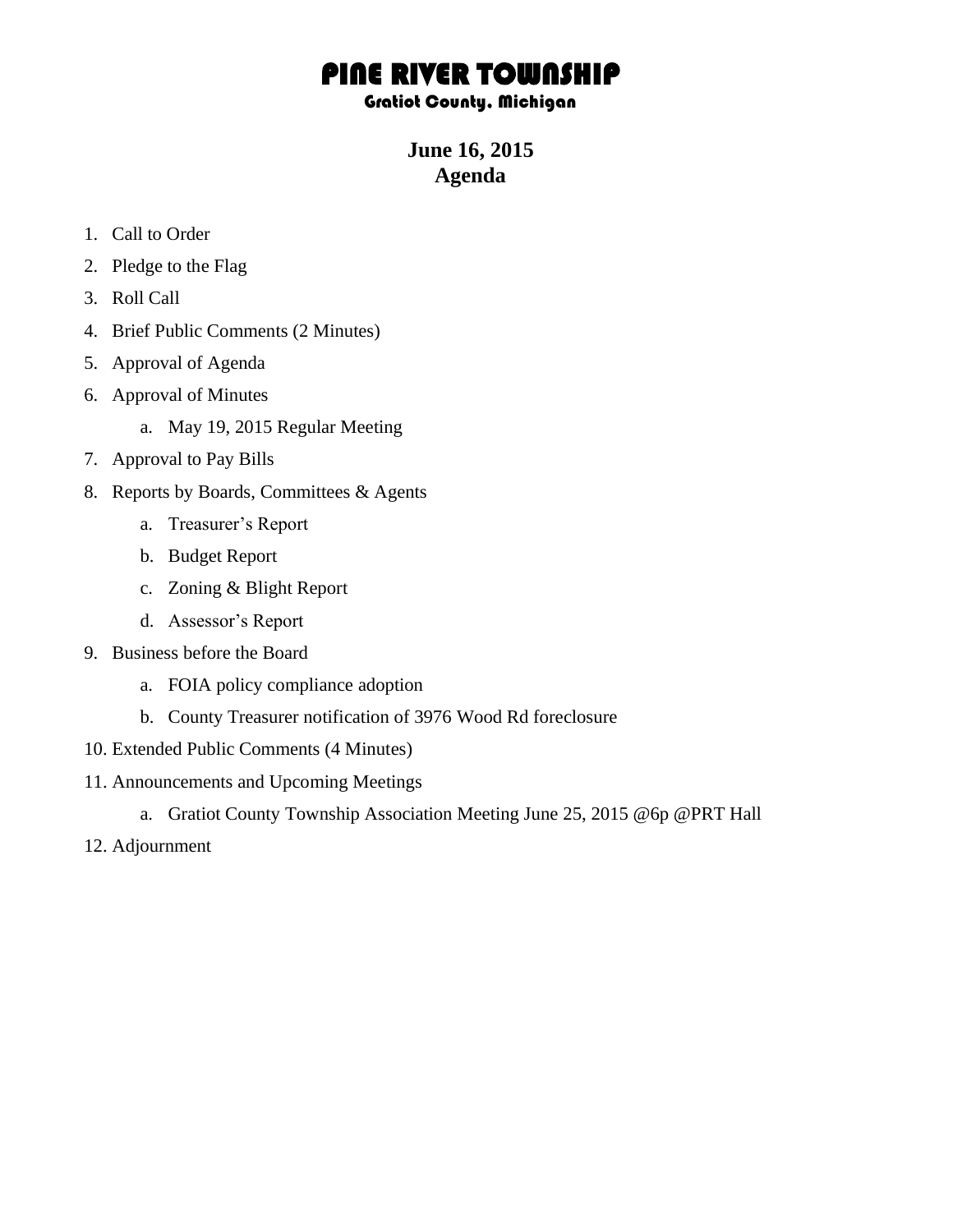## **MINUTES OF THE PINE RIVER TOWNSHIP BOARD MONTHLY MEETING June 16, 2015**

- 1. The regular monthly meeting of the Pine River Township Board was called to order at 7:00 pm by Clerk Rademacher at the Township Hall.
- 2. Pledge the flag: The board and the public said the pledge to the flag.
- 3. Roll Call: Moeggenborg: present, Rademacher: present, Baker: present, Best: present, Beeson: absent. (4) Board members present (1) absent Beeson.
- 4. Brief Public comments (2 minutes): None.
- 5. Approve the Agenda: Motion by Moeggenborg: second by Best: to approve the Agenda as presented. All present board members approved. Motion carried 4-0.
- 6. Approve the Minutes: Motion by Best: second by Baker: to approve the Regular Meeting Minutes of May 19, 2015. All present board members approved. Motion carried 4-0.
- 7. Approval to Pay Bills:

Motion made by Moeggenborg: second by Best: to pay bills as presented in the amount of \$ 67,605.75. All present board members approved. Motion carried 4-0.

- 8. Reports by Boards, Committees & Agents
	- a. Treasurers Report Discussion; report placed on file.
	- b. Budget Report Discussion: report placed on file.
	- c. Zoning & Blight Officer Discussion: report placed on file
	- d. Assessor Report Discussion
	- e. Fire Services Discussion
- 9. Business before the Board

a. FOIA Policy & Guidelines Compliance Adoption

Motion made by Moeggenborg: second by Baker to adopt **Resolution # 061615-5** to Adopt the Current State FOIA Procedure & Guidelines for Pine River Township that will be in compliance with the State of Michigan requirements.

Roll Call Vote: Baker Aye; Moeggenborg Aye; Best Aye; Rademacher Aye 4 – Ayes; 0 – Nays; 1 – Absent; Beeson. Resolution Adopted 4-0.

- b. County Treasurer notification of 3976 Wood Rd. foreclosure discussion no action taken
- 10. Extended Public Comments (4 Minutes) None.